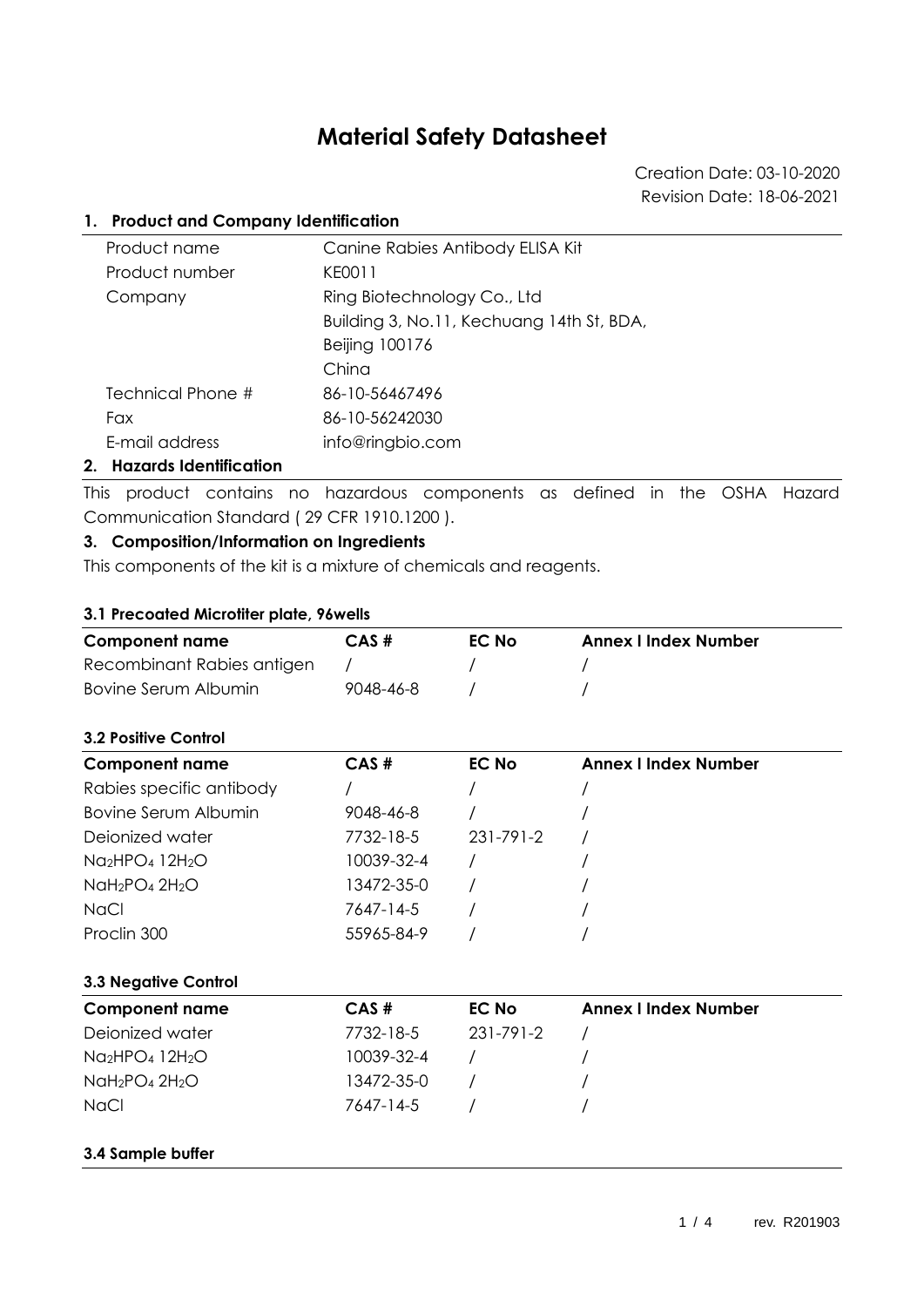| <b>Component name</b><br>Deionized water<br>Na <sub>2</sub> HPO <sub>4</sub> 12H <sub>2</sub> O<br>$N$ aH <sub>2</sub> PO <sub>4</sub> 2H <sub>2</sub> O<br>Tween-20 | CAS#<br>7732-18-5<br>10039-32-4<br>13472-35-0<br>9005-64-5 | <b>EC No</b><br>231-791-2<br>500-018-3 | <b>Annex I Index Number</b> |
|----------------------------------------------------------------------------------------------------------------------------------------------------------------------|------------------------------------------------------------|----------------------------------------|-----------------------------|
| 3.5 HRP enzyme conjugate                                                                                                                                             |                                                            |                                        |                             |
| <b>Component name</b>                                                                                                                                                | CAS#                                                       | <b>EC No</b>                           | <b>Annex I Index Number</b> |
| Dejonized water                                                                                                                                                      | 7732-18-5                                                  | 231-791-2                              |                             |
| $Na2HPO412H2O$                                                                                                                                                       | 10039-32-4                                                 |                                        |                             |
| $N$ aH <sub>2</sub> PO <sub>4</sub> 2H <sub>2</sub> O                                                                                                                | 13472-35-0                                                 |                                        |                             |
| <b>NaCl</b>                                                                                                                                                          | 7647-14-5                                                  |                                        |                             |
| Proclin 300                                                                                                                                                          | 55965-84-9                                                 |                                        |                             |
| HRP enzyme conjugate                                                                                                                                                 |                                                            |                                        |                             |
| 3.6 TMB substrate                                                                                                                                                    |                                                            |                                        |                             |
| <b>Component name</b>                                                                                                                                                | CAS#                                                       | <b>EC No</b>                           | <b>Annex I Index Number</b> |
| <b>TMB</b>                                                                                                                                                           | 54827-17-7                                                 | 259-364-6                              |                             |
| Deionized water                                                                                                                                                      | 7732-18-5                                                  | $231 - 791 - 2$                        |                             |

# **3.7 Stop solution (not provided due to transportation restrictions, client shall prepare in own lab.)**

| 3.8 20X wash buffer   |            |              |                             |
|-----------------------|------------|--------------|-----------------------------|
| <b>Component name</b> | $CAS \#$   | <b>EC No</b> | <b>Annex I Index Number</b> |
| $Na2HPO412H2O$        | 10039-32-4 |              |                             |
| $NaH2PO4 2H2O$        | 13472-35-0 |              |                             |
| <b>NaCl</b>           | 7647-14-5  |              |                             |
| Proclin 300           |            |              |                             |
| Deionized water       |            |              |                             |

## **4. First Aid Measures**

This product is intended for laboratory use only; none of the components can be ingested by human or other animals.

**Ingestion** If swallowed, wash out mouth with water, provided person is conscious. Call a physician or poison control.

**Skin Contact** Flush with copious amounts of water and wash with soap and water for at least 15 minutes. Remove contaminated clothing and shoes. Call a physician, if irritation or discomfort develops.

Inhalation Remove to fresh air. If breathing becomes difficult give oxygen. If breathing stops, administer artificial respiration. Call a physician.

**Eye Contact** Flush with copious amounts of water for at least 15 minutes. Check for and remove contact lenses. Assure adequate flushing by separating the eyelids. Call a physician. If medical attention is required, provide product label and/or MSDS.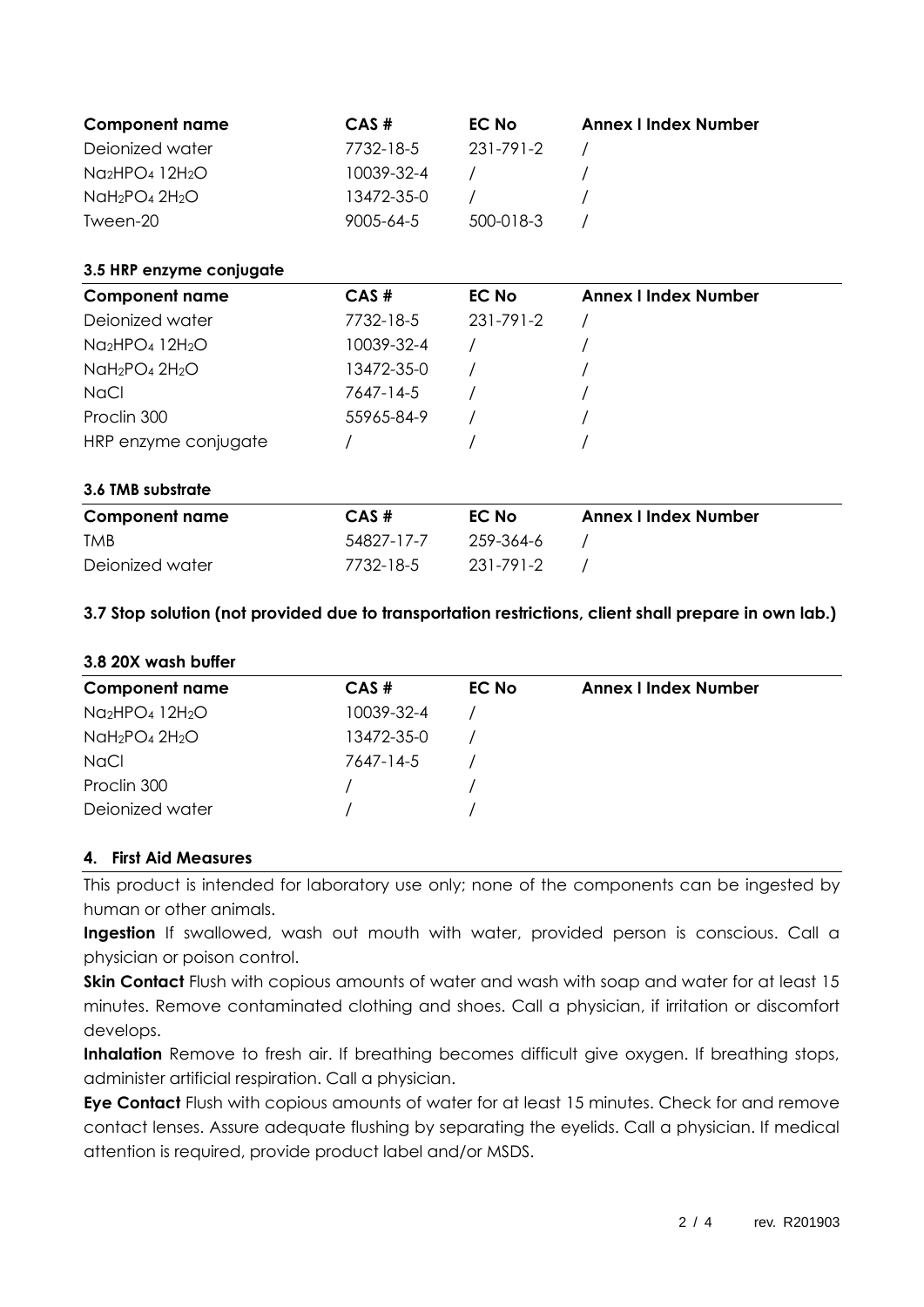# **5. Fire Fighting Measures**

None of the components of this product pose a significant risk in case of fire. Firefighting media should be selected to suit other materials involved in the fire. It is recommended that firefighters wear protective gear and self-contained breathing apparatus to limit their exposure.

## **6. Accidental Release Measures**

Ventilate area. Shut off all sources of ignition. Wear appropriate protective gear. Wipe or pick-up materials, place in sealed container, dispose of in accordance with federal, state, and local regulations. Wash spill site thoroughly with soap and water after material pick-up is complete.

#### **7. Handling and Storage**

Store at 2-8°C, do not freeze.

#### **8. Exposure Controls / Personal Protection**

Refer to Sections 6 and 7.

#### **9. Physical & Chemical Properties**

Physical State: Not applicable.

Color: Not applicable.

Odor: None detectable.

pH: Not applicable

Boiling Point: Not applicable.

Melting Point: Not applicable.

Flash Point: Not applicable.

Flammability: Not Flammable.

Auto flammability: Will not occur.

Vapor Pressure: Not applicable.

Relative Density: Not applicable

Water Solubility: Not applicable.

## **10. Chemical Stability & Reactivity Information**

This product is stable until the expiration date indicated on the product label under the specified storage conditions. There are no known reactivity with these components. Refer to the product insert for further information.

# **11. Toxicological Information**

N/A

## **12. Ecological Information**

N/A

## **13. Disposal Considerations**

Disposal of Preparation Left: Dispose according to current regional and national rules. Contaminated Containers: Dispose of following current regulations.

## **14. Transportation Information**

Road / Railway Haulage ADR/RID: Not restricted.

Sea Freight IMO (IMDG): Not restricted.

Air Freight IATA (ICAO): Not restricted.

UN Number: Not applicable.